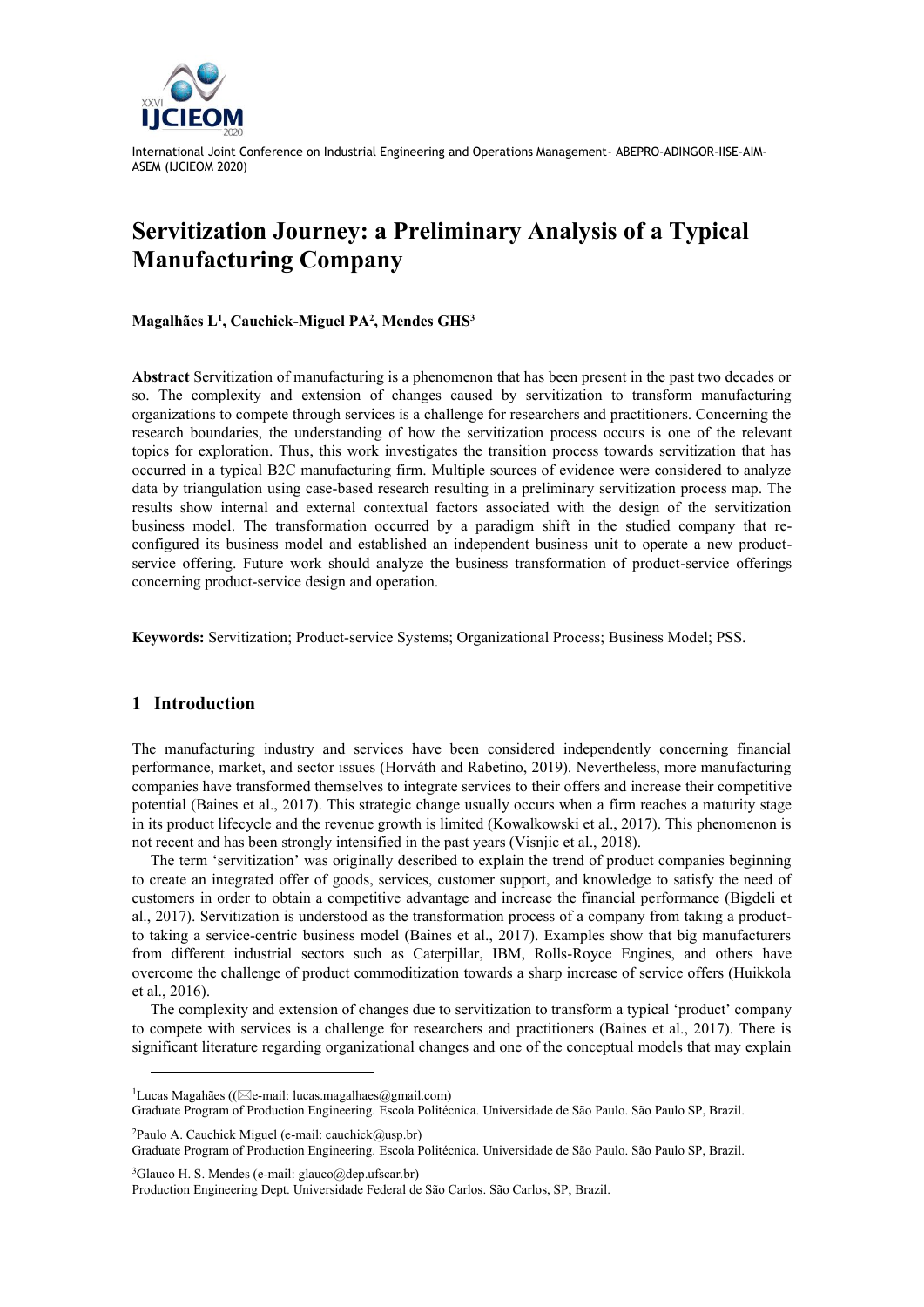

how to do so within the servitization context is the one by Bigdeli et al. (2017). In this sense, one of the most relevant challenges faced by servitization researchers and practitioners is how to effectively transform a manufacturing firm to deliver integrated product-service offers (Baines et al., 2017). The previous authors add that among the main current research frontiers one is the understanding of the servitization process, particularly theories that address the change of organizational process during servitization (Bigdeli et al., 2017). In this context, this paper aims to conduct a pilot investigation on how this process has occurred through the analysis of a typical B2C manufacturing company towards servitization.

The remainder of this paper is structured as follows. Section 2 outlines some concepts related to servitization that support this study development. Section 3 describes the research methods and procedures whereas Section 4 highlights the outcomes and discussion related to the main scope of this work. Finally, Section 5 draws some concluding remarks and suggestions for research continuity.

## **2 Servitization Concepts**

Servitization is a term widely widespread in academia and business arenas (Kowalkowski et al., 2017). It is understood as a phenomenon, trend, or process in which manufacturing companies adopt a service orientation in their business models (Baines et al., 2009). One of the main characteristics is the nature of changes in the organizational processes that transform capabilities from selling products to the offer of product-service systems (Baines et al., 2017).

Different types of service offerings can be offered by servitized companies such as (Baines and Lightfoot, 2013): basic (services focused on product provision); intermediate (services focused on maintenance of product conditions), and advanced (services focused on capabilities or performance). Advanced services are of special interest since they combine products and services in an offer that is crucial to the customer core business (Baines et al., 2017). Advanced services frequently present revenue systems based on product usage, performance incentives, long term contractual agreements, and cost reduction commitments (Baines and Lightfoot, 2013).

# *2.1 The Process of Servitization*

The servitization process is how the organizational change occurs, including the relations among factors that generate changes and their outcomes (Baines et al., 2017). However, previous cited authors add that few studies have dedicated to the understanding of this process per se. The authors also state that the process dimension is not extensively explored, i.e. the literature is scarce of research work to understanding 'how to' this occurs in manufacturing companies, particularly in B2C companies.

One of the conceptual models that holistically describe the servitization process is proposed by Baines et al. (2017), which is inspired in the literature on organizational change (Pye et al., 2005). They structure the servitization process in four dimensions (Bigdeli et al., 2017): 'external context', 'internal context', 'change context', and 'process change', making possible to understand 'why' (internal and external context), 'what' (change content analysis), and 'how-to' (process analysis). Table 1 summarizes the dimensions adopted in this work.

| Dimensions       | Brief description                                                                                                                                        |
|------------------|----------------------------------------------------------------------------------------------------------------------------------------------------------|
| External context | Consists of environment elements related to issues such as political, economic, technological,<br>regulatory, environmental, etc.                        |
| Internal context | Considers environment sub-dimensions such as organizational structure, company culture,<br>leadership, political characteristics, confidence level, etc. |

**Table 1** Dimensions of servitization process (Bigdeli et al., 2017)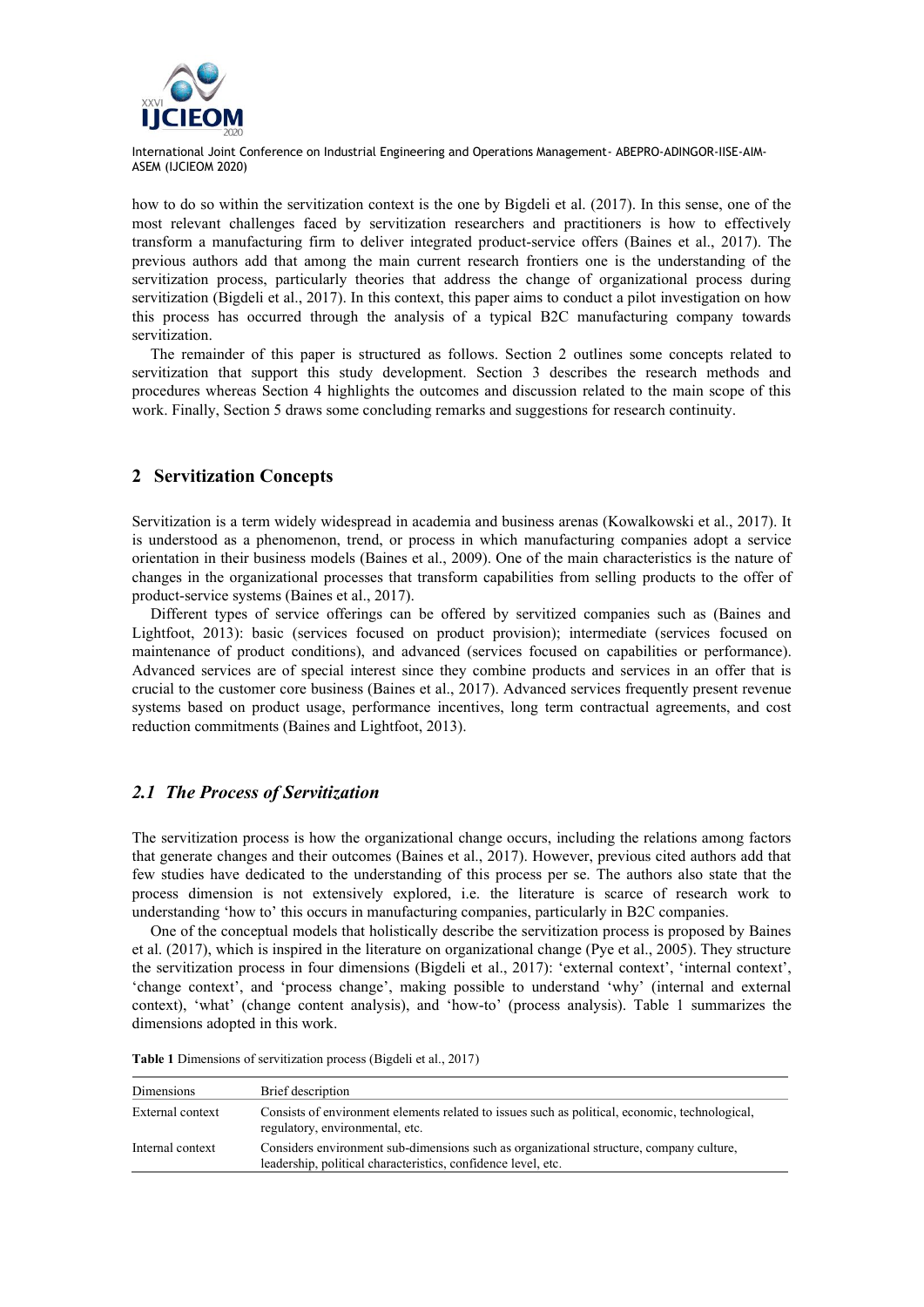

**Table 1** (continued)

| Dimensions      | Brief description                                                                                                                                                                                                                                                                                                                                                                                                                                                                       |
|-----------------|-----------------------------------------------------------------------------------------------------------------------------------------------------------------------------------------------------------------------------------------------------------------------------------------------------------------------------------------------------------------------------------------------------------------------------------------------------------------------------------------|
| Change contents | Means 'what changed' (or 'should be changed') due to servitization, impacts in the organizational<br>structure, processes, technology, people's capabilities to deliver services, etc. Changes are<br>dependent on the business model (customers, relationship channels, distribution channels, core<br>activities, partners, revenue streams, etc.). Mapping the servitization impacts favors the<br>identification of key-characteristics to implement the servitized business model. |
| Change process  | Corresponds to the way and means the company transforms itself to put forward a servitized offer.<br>It can be described by the change models, the sequence of changing in the business model, path<br>change (beginning and end), and strategies to develop and implement the changes.                                                                                                                                                                                                 |

#### **3 Research Methods and Procedures**

Considering the specific nature of the servitization process (Rabetino et al., 2018), case-based research was adopted by following recommendations from the literature (e.g. Voss et al., 2002; Eisenhardt, 2007). This may be particularly important when considering the low number of B2C companies that implemented the servitization process successfully (Baines et al., 2017). To establish the appropriated methodological fit, an inductive research approach was chosen in a single case study following a retrospective (historical occurrence of company servitization process) and a contemporary approach (current stage of company servitization process). The methodological approach is aligned to investigate 'how the servitization process occurred in a typical B2C manufacturing company'.

The first step was the definition of a theoretical framework related to servitization as recommended by Voss et al. (2002). Additionally, the dimensions of the servitization process (Table 1 in Section 2.1) were considered to guide the investigation. The focal company was a major household appliance corporation in a developing country (Brazil). The unit of analysis was a new business of the focal company. It was chosen by following the information-oriented selection recommended by Flyvbjerg (2006). By using this approach, the unit of analysis was selected on the basis of expectations about its information content. The case was then a company new business unit based on the offer of a product-service system (PSS), i.e. a domestic appliance (water filter leasing system). The company leases the small equipment by monthly payment and is accountable for product maintenance (repair and update). Long-term contractual agreements are established between the firm and customers (businesses or citizens). In the equipment end-of-life, the company collects and recycles the product and its components when replaced (e.g. for an upgrade) or discontinued (e.g. breach of contract).

Multiple sources of data collection were applied to the development of converging lines of inquiry. A research protocol was developed before gathering data. Data were obtained through 11 semi-structured interviews with employees from different hierarchical levels (e.g. top and medium management, supervision, engineering, and operation) as well as different functions (marketing, new product development, production, and service operation). Other sources of evidence included in loco observations and document analysis about the company servitization process. The cross-case synthesis was applied, by aggregating the findings across the sources and triangulation techniques. At this point of this work, the results showed in the next section are primarily descriptive, since this is working in progress in the sense that data is still being collected and analyzed.

#### **4 Pilot Results and Discussion**

The company servitization journey started in 2000 (Figure 1) as a new business unit with distinct characteristics when compared with a typical manufacturing of home appliances (refrigerators, washing machines, dishwashers, etc.). As mentioned in the previous section, a water filter system is leased to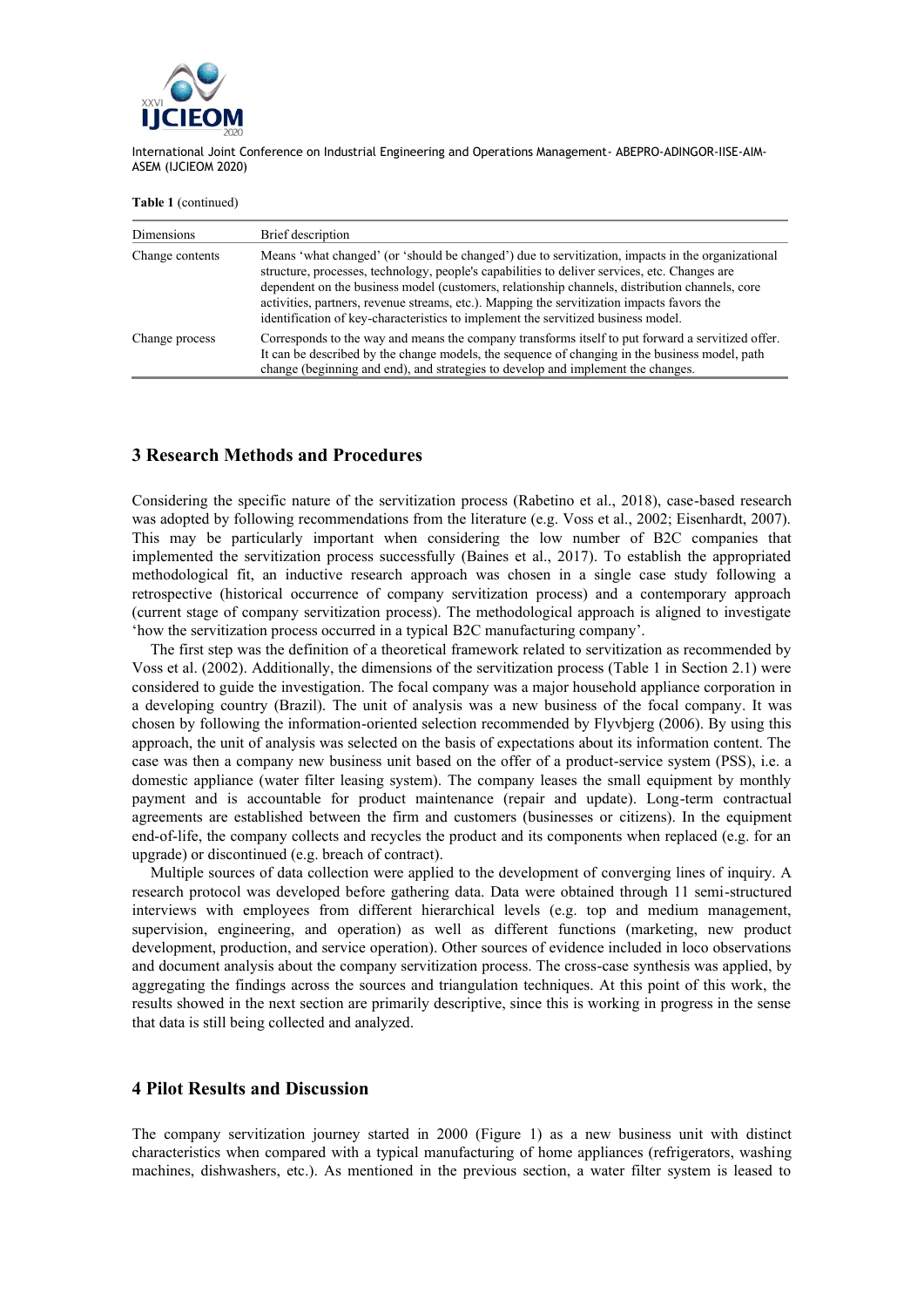

customers, not only B2C but also B2B (mainly small businesses). The focal company took approximately 3 years to develop the business unit/business model. After launching the PSS, there was an implementation period followed by an enhancement phase of the product-service system version (four cycles), with the subsequent market introduction of improved models with the company portfolio of water filters.



**Fig. 1** Milestones of firm servitization journey.

It is worth noting that the servitization process was based on a company paradigm change with the introduction of this new business model in that particular firm based on a servitized offer, as raised by Barnett et al. (2013), instead of a gradual transition from product to services to reach an operation based on services (Reinartz and Ulaga, 2013). Thus, the servitization journey (Fig. 2) can be divided into two main stages: 'pre-operational' (i.e. groundwork with pilot tests in a couple of cities) and 'operational' (i.e. fully market introduction in all over the country from 2004).

## *4.1 Dimensions of Servitization Process*

This initial analysis was carried out anchored in the dimensions of the servitization process by Bigdelli et al. (2017), summarized earlier in Table 1.

## **4.1.1 External Context**

When developing the servitized business model, there has been a large influence of external factors, e.g. economic, social, environmental, and technological, as suggested by Bigdelli et al. (2017). At the beginning of 2000, the market scenario of household appliance companies was somewhat commoditized. This resulted in an increased profit margin for retailers and a decrease in gains of home appliance makers. This economic situation headed to internal pressure at the studied company to achieve better results and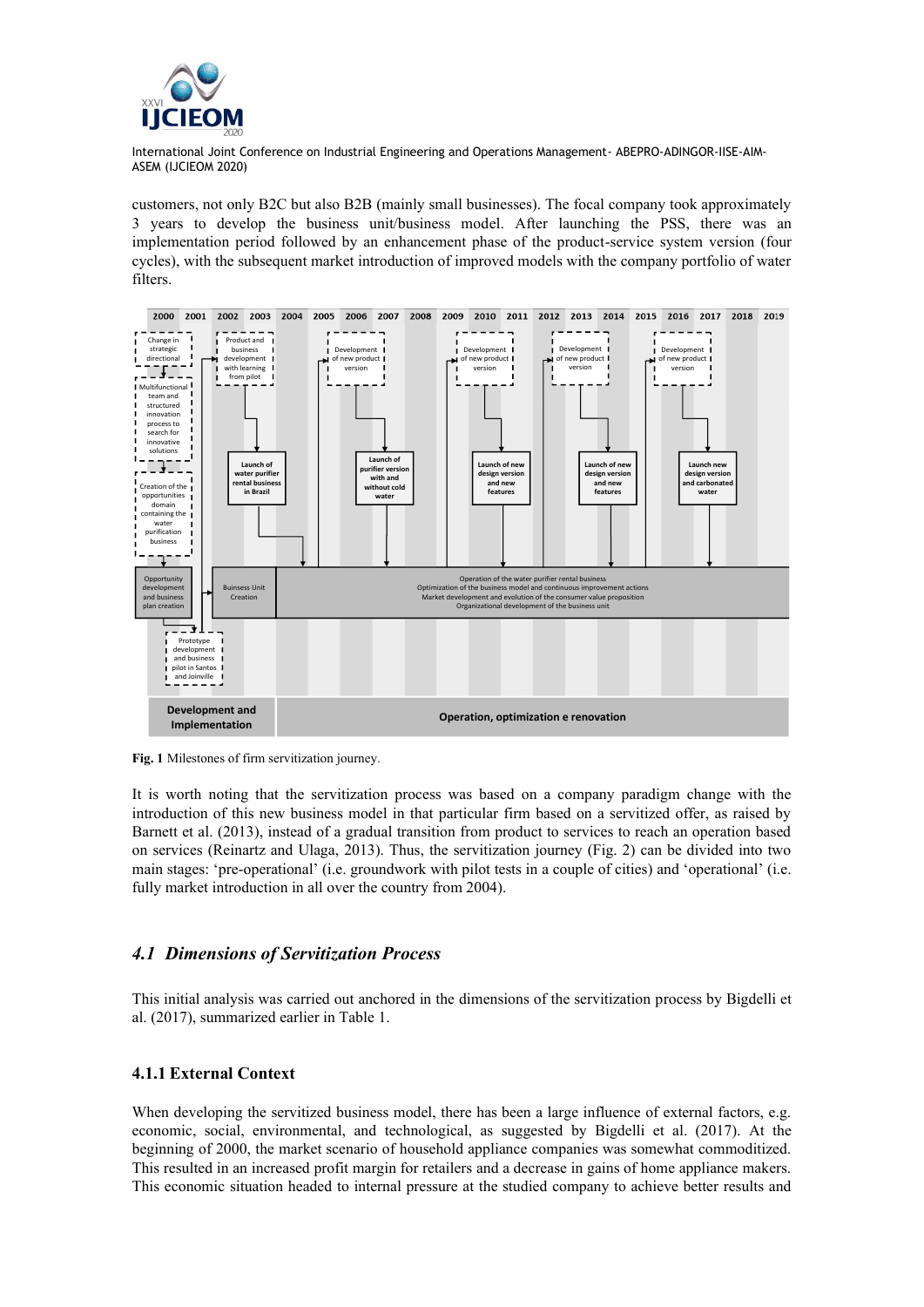

new revenue streams. At the same time, there was a sharp augment of purchasing power in the developing country's economy and, consequently, an increase in demand for the acquisition of products and services. In addition, new patterns of consumption arose and were more centered on product usage instead of possession. Together with those economic changes, a concern with the environmental impacts and shortage of natural resources was growing, especially related to water supply. Besides that, the emergency of new information and communication technologies supported the creation of new sales channels and customer relationship digital systems. To sum up, the external context was associated with the economical, environmental, and technological factors that affected the company decisions en route to developing alternative business models.

## **4.1.2 Internal Context**

The issues that influenced the investigated company in this context were related to the organizational culture, the structure of power and leadership, new strategic guidelines, and the creation of a new business servitized business model. Innovative company culture and an entrepreneurial mindset enabled dealing with the adverse economic conditions by pursuing new business opportunities. In 2000, the company CEO created a global vice-presidency for innovation and hired a large consultant firm to implement a global innovation process. Several teams were set-up all over the world to identify and develop opportunities for innovative business. Within the context of a new strategic direction to search for opportunities beyond the traditional company business model (i.e. design, manufacturing, and selling products), a multi-functional team identified opportunity domains where now the business model of the water filter is placed in. This opportunity was then refined and developed based on a business plan, approved by top management later on. However, there were several risks to business success. Those were primarily related to the performance of the water filter due to adverse and heterogeneous conditions of the water supply systems in Brazilian cities. Moreover, there were difficulties in customer acceptance of the water filter especially because of the ownership, i.e. leasing instead of buying the home appliance. As evidence of leadership support, a hundred-day pilot was conducted in two Brazilian cities to verify and confirm the introduction of the new business model. After conducting the pilot test, the final stage of PSS development took place.

#### **4.1.3 Change Context and Process**

To establish this new business, the leadership created an independent business unit to ensure proper resources allocation as well as the development of capabilities and processes for this new business. This was a very important decision to achieve the success of this business model, as corroborated by Oliva et al. (2012). The decision included an independent company division to which was possible to develop its own culture and environment in a service-oriented direction. In addition, it enabled to structure of the new business unit to the business needs without the influence of internal competition with the company's traditional business model. Moreover, having an independent business model enabled to implement performance measures and leadership monitoring. Those practices facilitated visible and agile decision process by top management (company directive committee). Thus, a start-up business may develop faster and more agile faced with the challenges and limitations of a company's traditional structure (Oliva et al., 2012). The main challenges were associated with the drastic changes in the business model by reconfiguring the proposal from selling to leasing a product.

Some of these challenges are:

• Sales and Marketing. At first, it was necessary to develop a new market niche. A selected marketing and sale team was created for the new business unit as a way to focus and customize the necessary market activities. The main selling channel changed from traditional retail to a 'virtual store'. This forced the company develop new capabilities associated with direct sales and distribution of home appliances. Additionally, an exclusive customer support center was created as a new way of customer long-term relationships.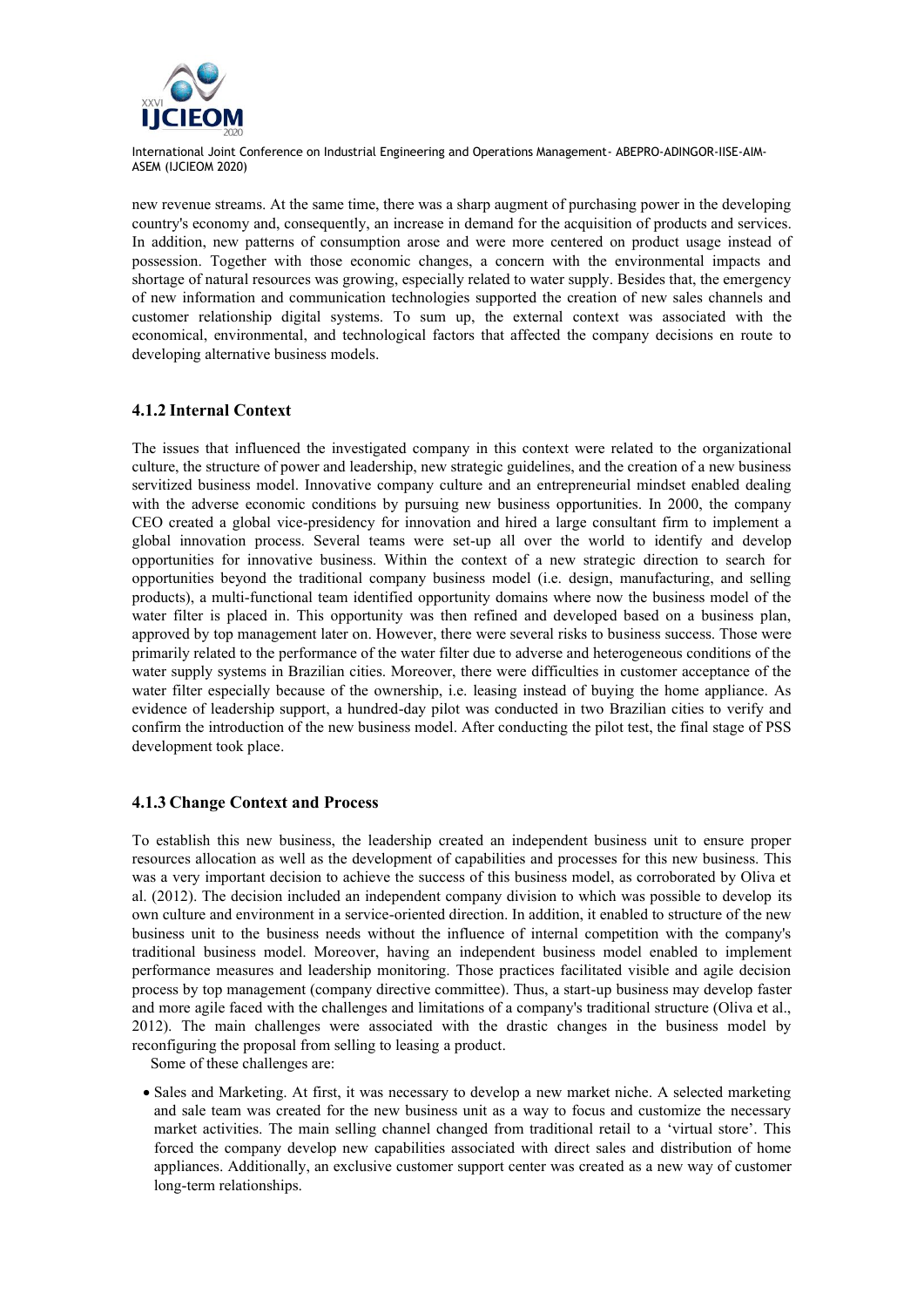

- Financing. To deal with a novel economic model of which the revenue occurs by constant cash flow, larger fixed capital in products that were leased, a novel financial structure was implemented as well as a performance system to financially manage costs and expenditures.
- New product Development and Technological Issues. Technology-related new capabilities were also necessary, e.g. to develop the product filtering system as well as the know how to manage the product in the end-of-life. The latter was achieved by an external partnership with other firms that were integrated to the company supply chain to generate value to the customers, as recommended by Kindström and Kowalkowski (2014). In parallel, the sales of water filters evolved with newcomer's entrance. This has leaded a market price reduction. Thus, the new company business unit revised its product portfolio by introducing an additional model with cool water in 2007, and new design, colors, and functions from 2011 to 2014. In 2017, a innovative model was launched with included sparkling water. The company put in place a strategy to diversify the family of water filters in order to face competitors with more commoditized models in the market.
- Operation. After launching the PSS in 2003 other challenges arose such as the need to optimize the business model by focusing on the customer support. Those were addressed by a continuous improvement program, as recommended by Kindström and Kowalskowsli (2014).

The current stage of the business is still evolving. After 17 years from launching the first model and service operations, the water filter reached a maturity stage. Today, the company put efforts on revenues growth (e.g. with franchising the business model) and continuous improvement in both product and service operation. The experience with the rental of water filter has originated a joint venture to explore other offers in the beverage market. The focal firm designs and manufactures the equipment and another beverage company produces the capsules (e.g. soft drinks, tea, juices, etc.). Customers own the equipment and buy capsules and consumables (e.g. cylinder for sparkling water) along the life cycle either by single purchase or by subscription.

# **5 Concluding Remarks**

The analysis of servitization transition of manufacturing companies in developed countries remains a research gap. This investigation carried out a preliminary map of sertitization process introduction by considering the contextual factors and changes towards a servitized business model of a typical manufacturing company in an emerging economy. This work confirmed that there was a paradigm change in the focal company with the introduction of a new business model of a product-service system (water filter). This groundwork analysis showed that some issues were decisive in this journey: entrepreneur mind set, leadership support, and strategic direction. One possible contribution with the next stage of this research is to demonstrate difficulties and challenges of a servitization journey at micro level (e.g. product development that assisted service operation) that might bring insights to possibly make this process easier in other similar companies. The paper is a starting point for a more comprehensive study. Nevertheless, the adoption of a single case study in this study truly limit the external validity of those results, thus, this should be replicated to other B2C firms.

## **6 Acknowledgments**

The authors do appreciate the recommendations of the reviewers who dedicated their time and provided suggestions to enhance this paper. Authors are also thankful to the National Council for Scientific and Technological Development (CNPq) for financial support to research project the grant (428946/2018-6).